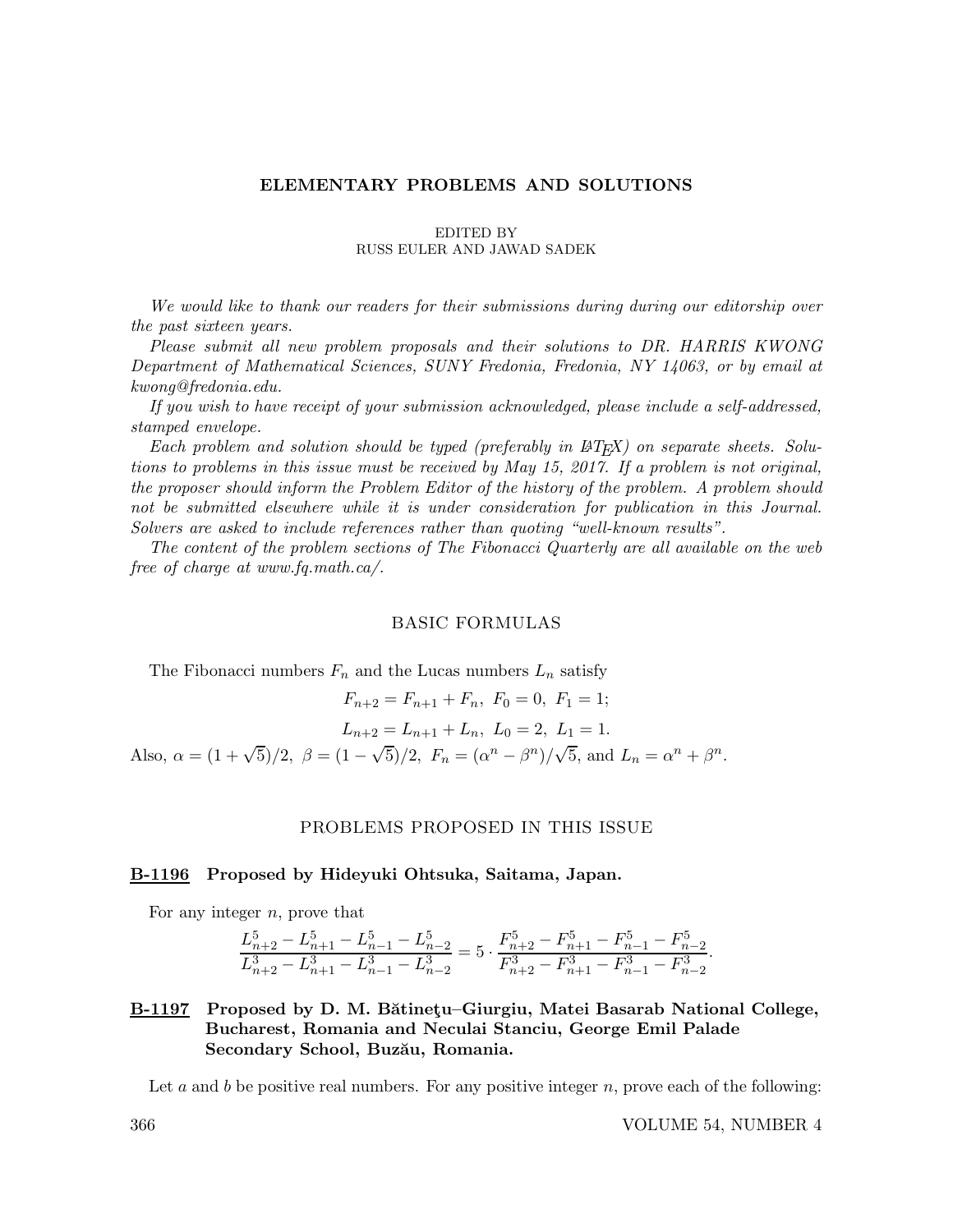## ELEMENTARY PROBLEMS AND SOLUTIONS

(i) 
$$
\sum_{k=1}^{n} \frac{F_k^4}{aL_k + bF_k^2} > \frac{F_n^2 F_{n+1}^2}{a(L_{n+2} - 3) + bF_n F_{n+1}},
$$
  
(ii) 
$$
\sum_{k=1}^{n} \frac{F_k^4}{aF_{n+2} + bF_k - a} > \frac{F_n^2 F_{n+1}^2}{(an + b)(F_{n+2} - 1)}.
$$

### B-1198 Proposed by Hideyuki Ohtsuka, Saitama, Japan.

Let c be a positive integer. The sequence  $\{a_n\}$  is defined by, for  $n \geq 1$ ,

$$
a_{n+2} = a_n + 2c
$$
 with  $a_1 = 1$  and  $a_2 = 3$ .

Prove that

(i) 
$$
\sum_{n=1}^{\infty} \tan^{-1} \frac{F_c}{F_{a_n+c}} = \frac{\pi}{4}
$$
, if *c* is even;

(ii) 
$$
\sum_{n=1}^{\infty} \tan^{-1} \frac{L_c}{L_{a_n+c}} = \frac{\pi}{4}
$$
, if *c* is odd.

# B-1199 Proposed by Ángel Plaza and Sergio Falcón, Universidad de Las Palmas de Gran Canaria, Spain.

For any positive integer number k, the k-Fibonacci and k-Lucas sequences, say  ${F_{k,n}}_{n\in\mathbb{N}}$ and  ${L_{k,n}}_{n\in\mathbb{N}}$  both are defined recursively by  $u_{n+1} = ku_n + u_{n-1}$  for  $n \geq 1$ , with respective initial conditions  $F_{k,0} = 0$ ;  $F_{k,1} = 1$  and  $L_{k,0} = 2$ ;  $F_{k,1} = k$ . Prove that for all integers  $m \ge 1$ and  $r \geq 1$ ,

$$
kr^{m+1}F_{k,m+1} = \sum_{i=0}^{m} r^{i}L_{k,i} + (kr - 2) \sum_{i=0}^{m+1} r^{i-1}F_{k,i}.
$$

## B-1200 Proposed by Hideyuki Ohtsuka, Saitama, Japan.

Let  $H_n$  denote the *n*th harmonic number. Prove that

(i) 
$$
\sum_{n=1}^{\infty} \frac{H_n F_n}{2^n} = \log \left( 4\alpha^{12/\sqrt{5}} \right)
$$
 and (ii) 
$$
\sum_{n=1}^{\infty} \frac{H_n L_n}{2^n} = \log \left( 64\alpha^{4\sqrt{5}} \right).
$$

#### NOVEMBER 2016 367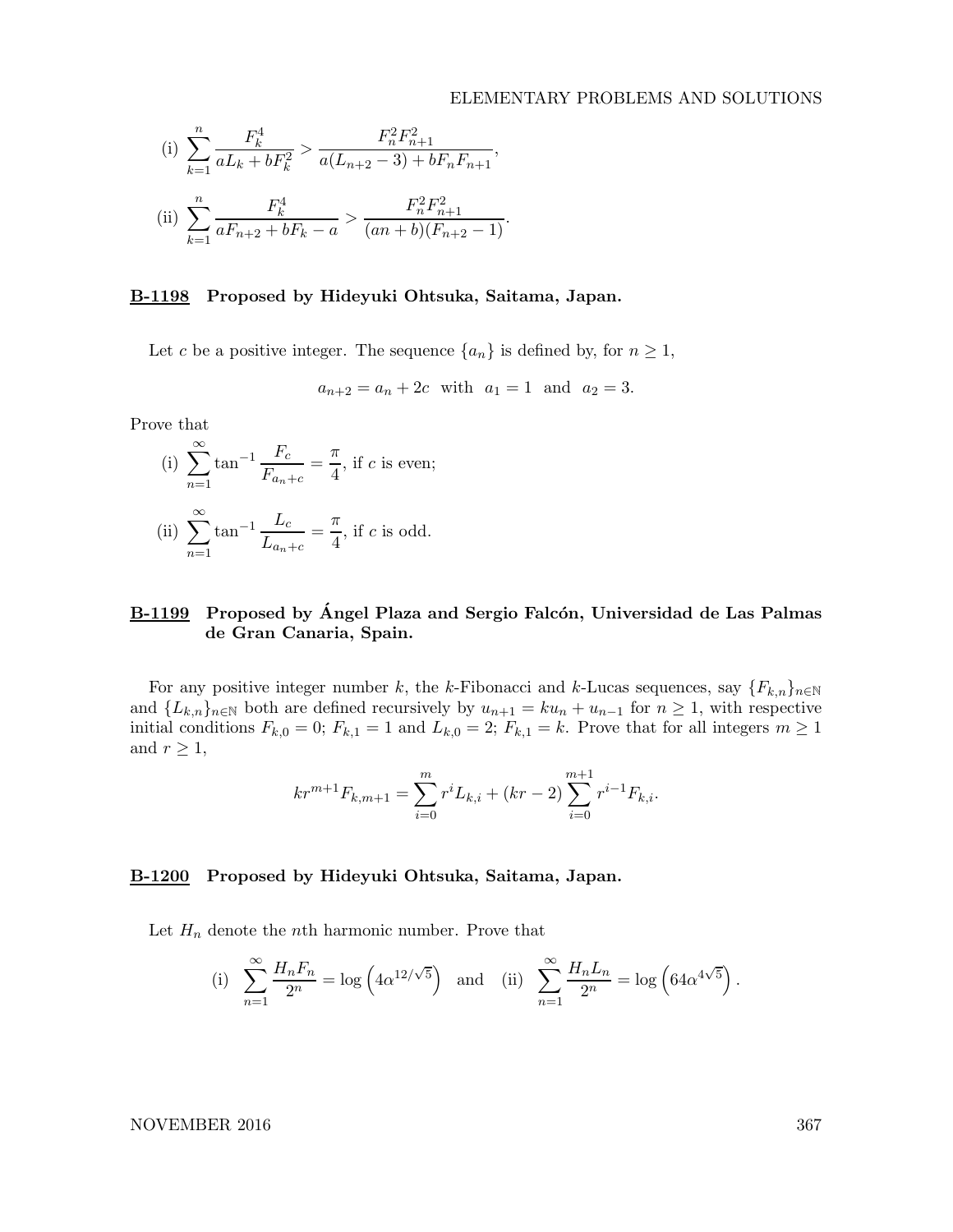## SOLUTIONS

## Closure !

# B-1176 Proposed by Hideyuki Ohtsuka, Saitama, Japan. (Vol. 53.4, November 2015)

Find a closed form expression for the sum

$$
\sum_{k=0}^{n} L_{3^k}^3 + 2\sum_{k=0}^{n} L_{3^k}.
$$

Solution by Brian Bradie, Department of Mathematics, Christopher Newport University, Newport News, VA.

Working from the Binet formula for 
$$
L_n
$$
,  $L_n = \alpha^n + \beta^n$ , we find

$$
L_n^3 = \alpha^{3n} + \beta^{3n} + 3(\alpha\beta)^n(\alpha^n + \beta^n) = L_{3n} + 3(-1)^n L_n.
$$

Therefore,

$$
L_{3^k}^3 = L_{3^{k+1}} + 3(-1)^{3^k} L_{3^k} = L_{3^{k+1}} - 3L_{3^k},
$$

and

$$
\sum_{k=0}^{n} L_{3^k}^3 + 2\sum_{k=0}^{n} L_{3^k} = \sum_{k=0}^{n} L_{3^{k+1}} - \sum_{k=0}^{n} L_{3^k} = L_{3^{n+1}} - L_1 = L_{3^{n+1}} - 1.
$$

Also solved by Adnan Ali (student), Miguel Cidras, Charlie K. Cook, Kenneth B. Davenport, Steve Edwards, Dmitry Fleischman, John Hawkins and David Stone (jointly), Russell Jay Hendel, Harris Kwong, Junes Leondro, Henri RiCardo, Jaroslav Seibert, Itzal de Urioste, Dan Weiner, and the proposer.

### Find Their Limits

# B-1177 Proposed by Ángel Plaza and Sergio Falcón, Universidad de Las Palmas de Gran Canaria, Spain. (Vol. 53.4, November 2015)

For any integer  $p \geq 0$ , prove each of the following:

(i) 
$$
\lim_{n \to \infty} \frac{F_n^p + F_{n+3}^p}{F_{n+2}^p} = \frac{L_{2p} + L_p}{2} - \frac{F_{2p} - F_p}{2} \sqrt{5}
$$
  
\n(ii) 
$$
\lim_{n \to \infty} \frac{L_n^p + L_{n+3}^p}{L_{n+2}^p} = \frac{L_{2p} + L_p}{2} - \frac{F_{2p} - F_p}{2} \sqrt{5}.
$$

368 VOLUME 54, NUMBER 4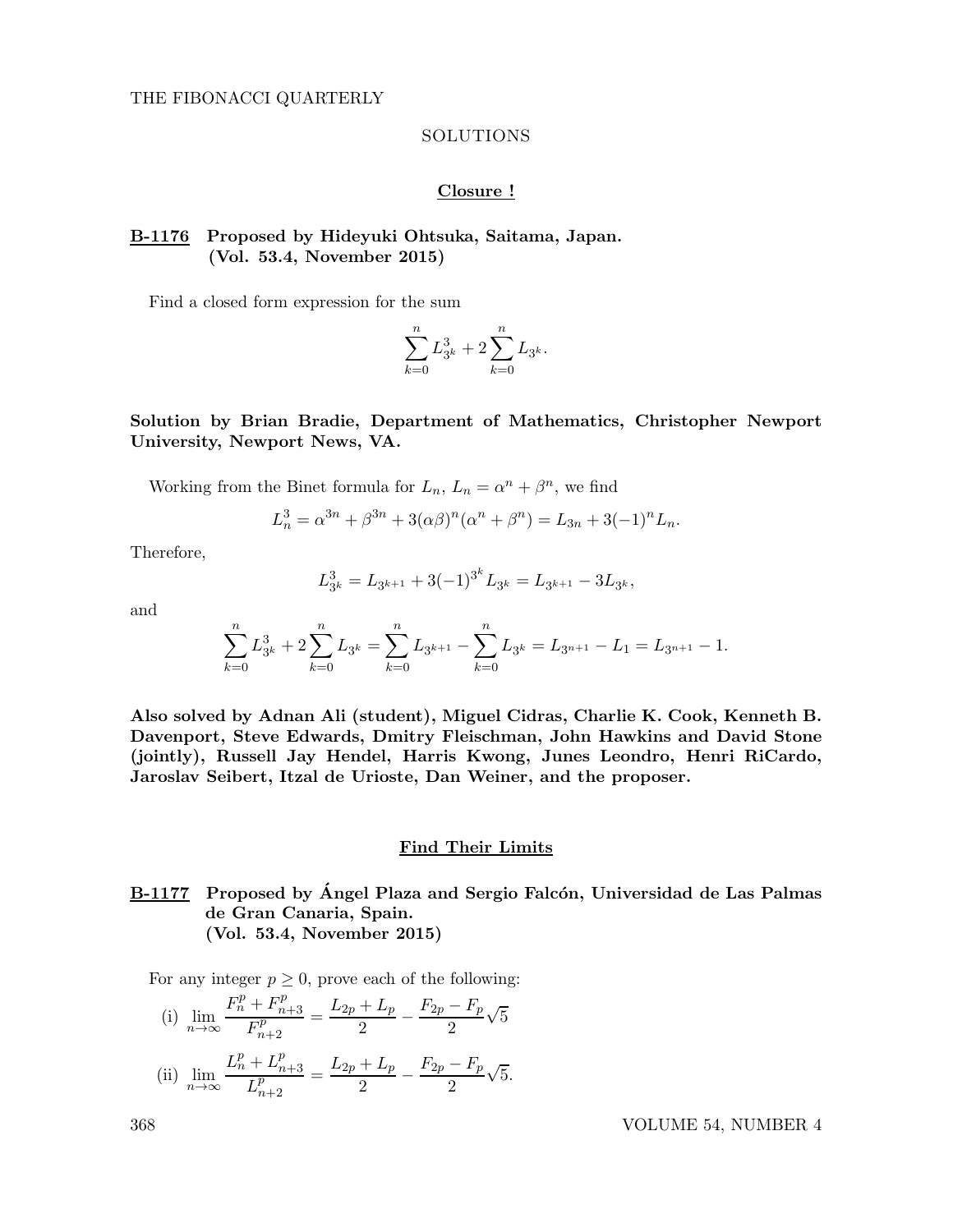Solution by Jaroslav Seibert, Institute of Mathematics and Quantitative Methods, Faculty of Economics and Administration, University of Pardubice, Czech Republic.

We will consider the generalized Fibonacci numbers defined by the recurrence relation  $G_{n+2} = G_{n+1} + G_n$  with arbitrary initial terms  $G_0, G_1$ .

It is known that  $\lim_{n\to\infty} \frac{G_{n+k}}{G_n}$  $\frac{G_n+k}{G_n} = \alpha^k$  (e.g.[1, p. 247]) for each integer k. Then the following holds for the limit on the left-hand side of the given equalities

$$
\lim_{n \to \infty} \frac{G_n^p + G_{n+3}^p}{G_{n+2}^p} = \lim_{n \to \infty} \left(\frac{G_n}{G_{n+2}}\right)^p + \lim_{n \to \infty} \left(\frac{G_{n+3}}{G_{n+2}}\right)^p = \left(\frac{1}{\alpha^2}\right)^p + \alpha^p = \frac{1}{\alpha^{2p}} + \alpha^p = \frac{1 + \alpha^{3p}}{\alpha^{2p}}.
$$

The expressions on the right-hand side of (i) and (ii) can be rewritten using the Binet formula and the relation  $\alpha\beta = -1$ , as

$$
\frac{L_{2p} + L_p}{2} - \frac{F_{2p} - F_p}{2} \sqrt{5} = \frac{\alpha^{2p} + \beta^{2p} + \alpha^p + \beta^p}{2} - \frac{\alpha^{2p} - \beta^{2p} - \alpha^p + \beta^p}{2\sqrt{5}} \sqrt{5}
$$

$$
= \beta^{2p} + \alpha^p
$$

$$
= \left(-\frac{1}{\alpha}\right)^{2p} + \alpha^p
$$

$$
= \frac{1}{\alpha^{2p}} + \alpha^p
$$

$$
= \frac{1 + \alpha^{3p}}{\alpha^{2p}}.
$$

It follows that the equality  $\lim_{n\to\infty}$  $G_n^p + G_{n+3}^p$  $G^p_{n+2}$  $=\frac{L_{2p}+L_{p}}{2}$  $\frac{+L_p}{2} - \frac{F_{2p} - F_p}{2}$ 2  $\sqrt{5}$  holds for the generalized Fibonacci numbers  $G_n$ , and in particular, for the Fibonacci and Lucas numbers.

#### **REFERENCES**

[1] T. Koshy, Fibonacci and Lucas Numbers with Applications, John Wiley, New York, 2001.

Also solved by Adnan Ali (student), Brian D. Beasley, Brian Bradie, Miguel Cidras, Charlie K. Cook and Michael R. Bacon (jointly), Kenneth B. Davenport, Steve Edwards, Dmitry Fleischman, John Hawkins and David Stone (jointly), Hideyuki Ohtsukas, Dan Weiner, and the proposer.

#### The Ubiquitous AM-GM Inequality

B-1178 Proposed by D. M. Bătinetu-Giurgiu, Matei Basarab National College, Bucharest, Romania and Neculai Stanciu, George Emil Palade School, Buzău, Romania. (Vol. 53.4, November 2015)

Prove that

$$
\sqrt{F_1^4 - F_1^2 F_2^2 + F_2^4} + \sqrt{F_2^4 - F_2^2 F_3^2 + F_3^4} + \cdots
$$
  
+ 
$$
\sqrt{F_{n-1}^4 - F_{n-1}^2 F_n^2 + F_n^4} + \sqrt{F_n^4 - F_n^2 + 1} > F_n F_{n+1}.
$$

NOVEMBER 2016 369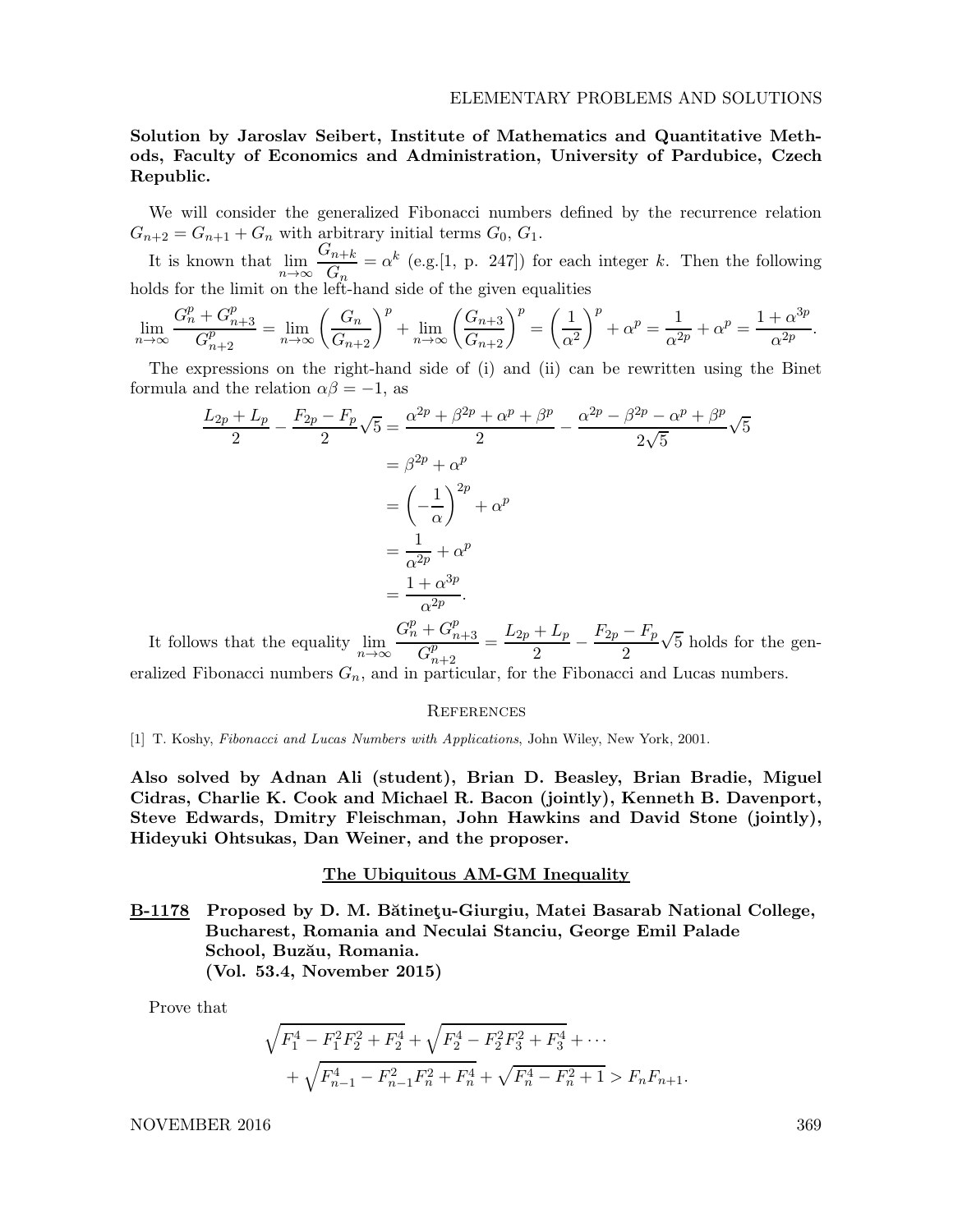#### THE FIBONACCI QUARTERLY

## Solution by Harris Kwong, SUNY Fredonia, Fredonia, NY.

Given any real numbers x and y, the AM-GM inequality asserts that  $x^4 + y^4 \ge 2x^2y^2$ . Then

$$
4(x4 - x2y2 + y4) = x4 + y4 + 3(x4 + y4) - 4x2y2
$$
  
\n
$$
\geq x4 + y4 + 6x2y2 - 4x2y2
$$
  
\n
$$
= (x2 + y2)2.
$$

Hence,

$$
\sqrt{x^4 - x^2y^2 + y^4} \ge \frac{x^2 + y^2}{2},
$$

with equality holds only when  $x^2 = y^2$ . Take note that  $F_n^4 - F_n^2 + 1 = F_n^4 - F_n^2 F_1^2 + F_1^4$ . The sum  $S$  on the left-hand side of the given inequality is a cyclic sum. Therefore,

$$
S > \sum_{i=1}^{n} F_i^2 = F_n F_{n+1}.
$$

Remark: It is clear that the argument can also be applied to the Lucas numbers. Since  $L_1 = 1$ , and  $\sum_{i=1}^{n} L_i^2 = L_n L_{n+1} - 2$ , we find the analogous result

$$
\sqrt{L_1^4 - L_1^2 L_2^2 + L_2^4} + \sqrt{L_2^4 - L_2^2 L_3^2 + L_3^4} + \cdots
$$
  
+ 
$$
\sqrt{L_{n-1}^4 - L_{n-1}^2 L_n^2 + L_n^4} + \sqrt{L_n^4 - L_n^2 + 1} > L_n L_{n+1} - 2.
$$

Also solved by Adnan Ali (student), Kenneth B. Davenport, Dmitry Fleischman, Hideyuki Ohtsuka, Ángel Plaza, Jaroslav Seibert, Itzal Urioste, Nicusor Zlota, and the proposer.

## Sine, Cosine, and a Fibonacci Inequality

B-1179 Proposed by D. M. Bătinetu-Giurgiu, Matei Basarab National College, Bucharest, Romania and Neculai Stanciu, George Emil Palade School, Buzău, Romania. (Vol. 53.4, November 2015)

Let  ${x_n}_{n\geq 1}$  be a sequence of real numbers. Prove that

$$
2 \cdot \left(\sum_{k=1}^n F_k \cdot \sin x_k\right) \cdot \left(\sum_{k=1}^n F_k \cdot \cos x_k\right) \leq n \cdot F_n \cdot F_{n+1}.
$$

Solution by Adnan Ali, (student), A.E.C.S-4, Mumbai, India.

370 VOLUME 54, NUMBER 4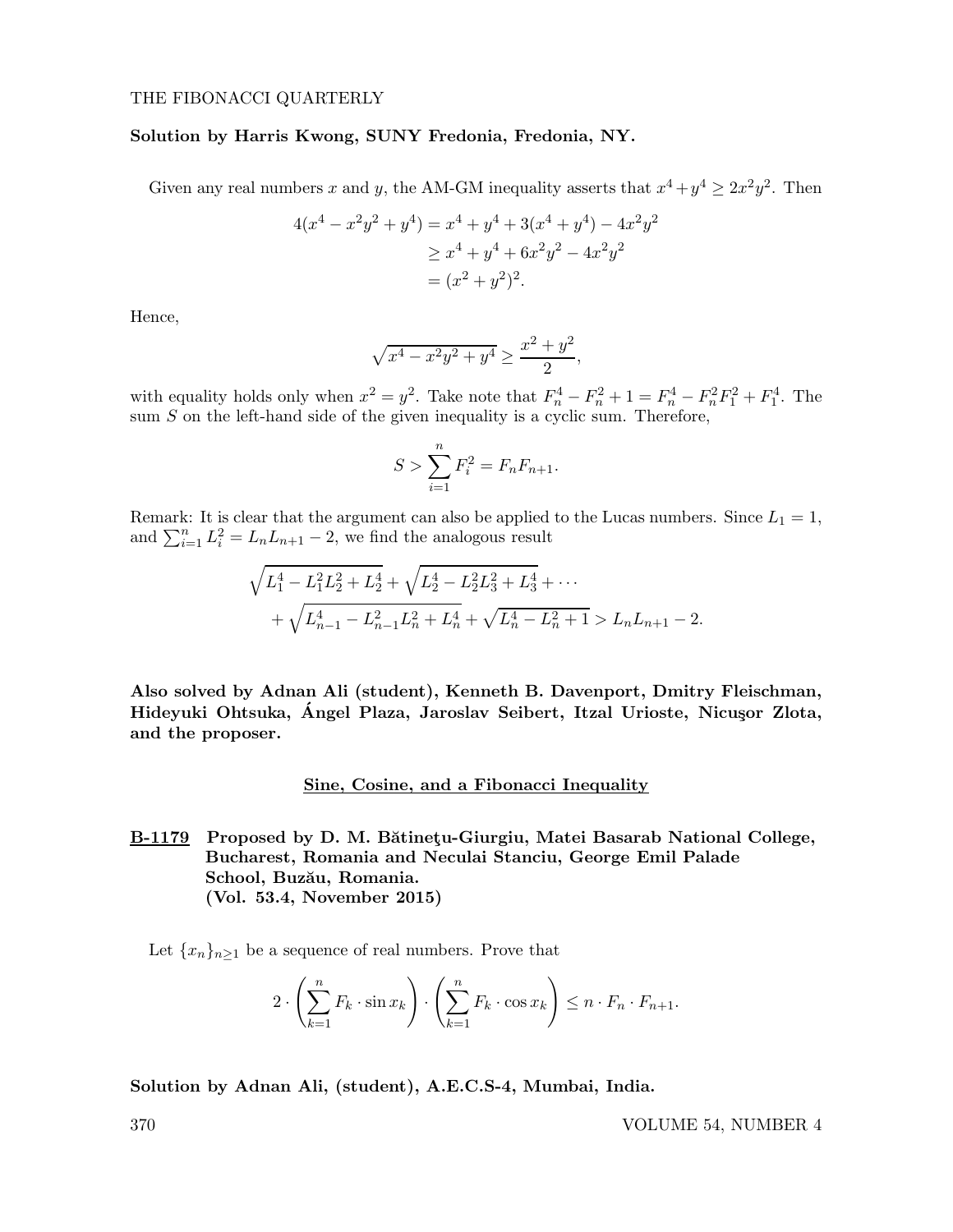From the AM-GM and Cauchy-Schwartz Inequalities, we have

$$
2 \cdot \left(\sum_{k=1}^{n} F_k \cdot \sin x_k\right) \cdot \left(\sum_{k=1}^{n} F_k \cdot \cos x_k\right) \le \left(\sum_{k=1}^{n} F_k \cdot \sin x_k\right)^2 + \left(\sum_{k=1}^{n} F_k \cdot \cos x_k\right)^2
$$
  

$$
\le \left(\sum_{k=1}^{n} F_k^2\right) \left(\sum_{k=1}^{n} \sin^2 x_k\right) + \left(\sum_{k=1}^{n} F_k^2\right) \left(\sum_{k=1}^{n} \cos^2 x_k\right)
$$
  

$$
= n \left(\sum_{k=1}^{n} F_k^2\right) n \cdot F_n \cdot F_{n+1}.
$$

Also solved by Brian Bradie, Miguel Cidras, Kenneth B. Davenport, Steve Edwards, Dmitry Fleischman, Harris Kwong, Wei-Kai Lai, Hideyuki Ohtsuka, Angel ´ Plaza, Henri RiCardo, Jaroslav Seibert, Itzal de Urioste, Dan Weiner, Nicusor Zlota, and the proposer.

## A Complex One!

B-1180 Hideyuki Ohtsuka, Saitama, Japan. (Vol. 53.4, November 2015)

If  $i = \sqrt{-1}$ , find

$$
\sum_{n=0}^{\infty} \frac{1}{F_{2n} + i}
$$

.

## Solution by Steve Edwards, Kennesaw State University, Marietta, GA.

We use the identities  $F_{2n}^2 + 1 = F_{2n-1}F_{2n+1}$  and  $F_{2n+2}F_{2n-1} - F_{2n}F_{2n+1} = 1$ , which can be found in [1].

For the summand we have

$$
\frac{1}{F_{2n}+i} = \frac{1}{F_{2n}+i} \cdot \frac{F_{2n}-i}{F_{2n}-i}
$$
\n
$$
= \frac{F_{2n}}{F_{2n}^2+1} - i \frac{1}{F_{2n}^2+1}
$$
\n
$$
= \frac{F_{2n+1}-F_{2n-1}}{F_{2n-1}F_{2n+1}} - i \frac{F_{2n+2}F_{2n-1}-F_{2n}F_{2n+1}}{F_{2n-1}F_{2n+1}}
$$
\n
$$
= \left(\frac{1}{F_{2n-1}} - \frac{1}{F_{2n-1}}\right) - i \left(\frac{F_{2n+2}}{F_{2n+1}} - \frac{F_{2n}}{F_{2n-1}}\right).
$$

The sum is telescoping, and the kth partial sum is

$$
\left(\frac{1}{F_{-1}} - \frac{1}{F_{2k+1}}\right) - i \left(\frac{F_{2k+2}}{F_{2k+1}} - \frac{F_0}{F_1}\right),\,
$$

and since  $\lim_{n\to\infty} \frac{F_{n+1}}{F_n}$  $\frac{n+1}{F_n} = \alpha$ , the series converges to  $1 - \alpha i$ .

NOVEMBER 2016 371